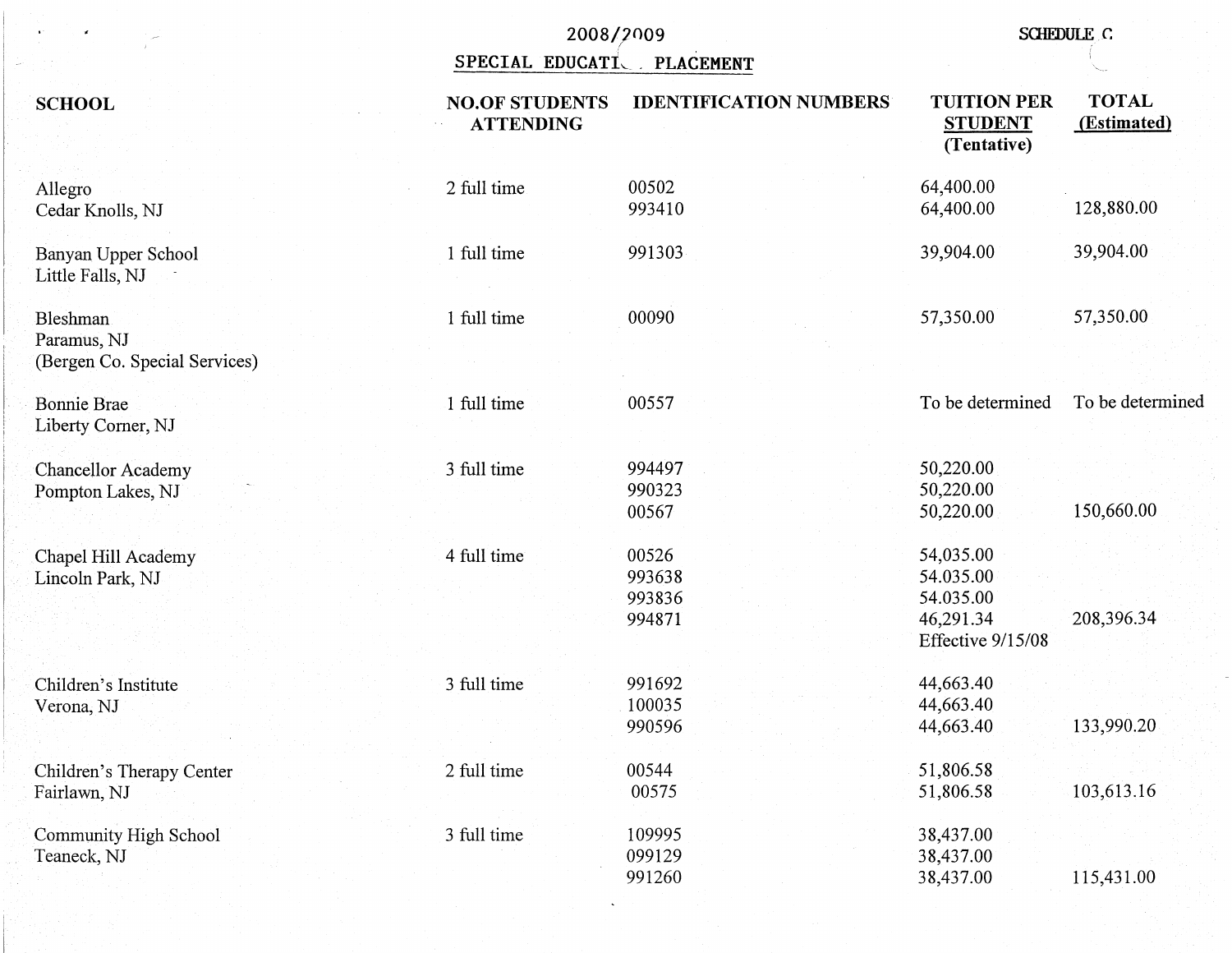| <b>SCHOOL</b>                                                                | <b>NO OF STUDENTS</b><br><b>ATTENDING</b> | <b>IDENTIFICATION NUMBERS</b> | <b>TUITION PER</b><br><b>STUDENT</b><br>(Tentative) | TOTAL<br><b>E</b> nated |
|------------------------------------------------------------------------------|-------------------------------------------|-------------------------------|-----------------------------------------------------|-------------------------|
| DCF - Ocean Campus<br>Toms River, NJ                                         | 1 full time                               | 991586                        | State assigned                                      |                         |
| ECLC<br>Chatham, NJ                                                          | 2 full time                               | 990209<br>990364              | 34,286.40<br>34,286.40                              | 68,572.80               |
| <b>Essex County Day Training</b><br>Regional Day School<br>Newark, NJ        | 1 full time                               | 00545                         | State assigned                                      |                         |
| Felician School<br>Lodi, NJ                                                  | 1 full time                               | 990919                        | 36,418.00                                           | 36,418.00               |
| First Cerebral Palsy of NJ<br>Belleville, NJ                                 | 1 full time                               | 00516                         | 46,751.40                                           | 46,751.40               |
| Fort Lee Educational Center<br>Fort Lee, NJ<br>(Youth Consultation Services) | 1 full time                               | 993483                        | 50,085.00                                           | 50,085.00               |
| Forum School<br>Waldwick NJ                                                  | 3 full time                               | 994504<br>994427<br>00573     | 40,843.80<br>40,843.80<br>40,843.80                 | 122,531.40              |
| Governor Livingston H.S.<br>Berkeley Heights, NJ                             | 1 full time                               | 00459                         | 54,614.25                                           | 54,614.25               |
| <b>High Point School</b><br>Lodi, NJ                                         | 1 full time                               | 994523                        | 41,365.80                                           | 41,365.80               |
| Horizon School<br>Livingston, NJ<br>(CP Association of North Jersey)         | 2 full time                               | 993932<br>00564               | 53,613.00<br>54,873.00                              | 108,486.00              |
| <b>Institute For Educational Achievement</b><br>New Milford, NJ              | 1 full time                               | 00528                         | 68,040.00                                           | 68.040.00               |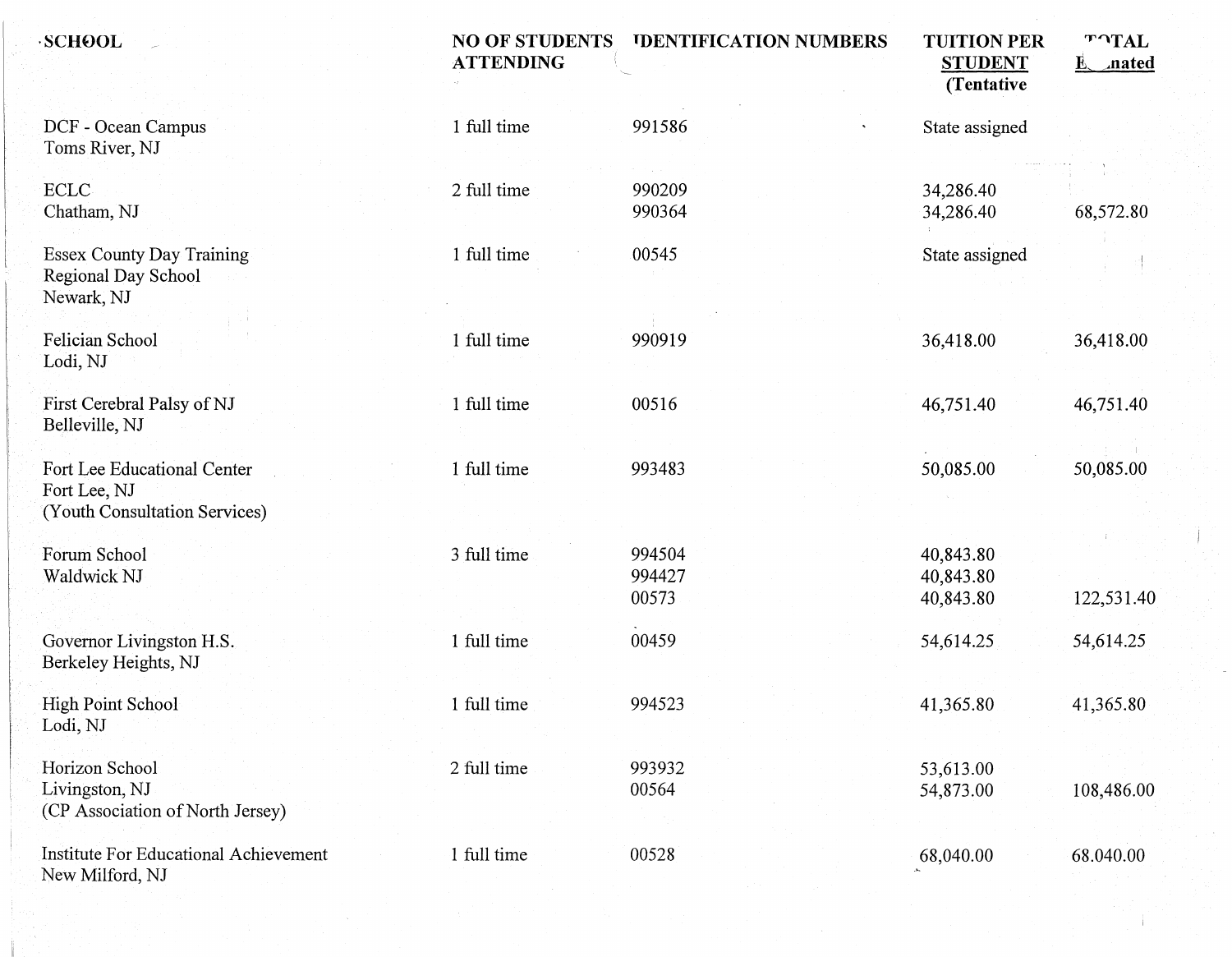| <b>SCHOOL</b>                                              | <b>NO.OF STUDENTS</b><br><b>ATTENDING</b> | <b>'DENTIFICATION NUMBERS</b>     | <b>TUITION PER</b><br><b>STUDENT</b><br>(Tentative)           | <b>OTAL</b><br>$(\Box$ dmated) |
|------------------------------------------------------------|-------------------------------------------|-----------------------------------|---------------------------------------------------------------|--------------------------------|
| Lakeview Learning Center<br>Wayne, NJ                      | 1 full time                               | 99450                             | 42,501.00                                                     | 42,501.00                      |
| Little Falls School #2<br>Little Falls, NJ                 | 1 full time                               | 00507                             | 37,902.00                                                     | 37,902.00                      |
| Milton School<br>Livingston, NJ                            | 1 full time                               | 994962                            | 39,353.40                                                     | 39,353.40                      |
| Montclair State U. Psychoeducation Center<br>Montclair, NJ | 5 full time                               | 026334<br>00569<br>00564<br>00574 | 80,086.49<br>80,086.49<br>80,086.49<br>80,086.49<br>80,086.49 | 320.345.96                     |
| New Beginnings<br>Fairfield, NJ                            | 3full time                                | 993745<br>992260<br>990540        | 51,760.80<br>51,760.80<br>51,760.80                           | 155,282.40                     |
| NW Essex Comm. Healthcare Network<br>Belleville, NJ        | 1 full time                               | 994964                            | 47,478.60                                                     | 47,478.60                      |
| Palisades Learning Center<br>Paramus, NJ                   | 2 full time                               | 992737<br>025570                  | 40,754.00<br>40,754.00                                        | 81,508.00                      |
| Phoenix Center<br>Nutley, NJ                               | 3 full time                               | 991752<br>993510<br>993968        | 48,150.00<br>48,150.00<br>48,150.00                           | 144,450.00                     |
| Sage Day School<br>Rochelle Park, NJ                       | 1 full time                               | 990396                            | 40,250.00                                                     | 40,250.00                      |
| Windsor Learning Center<br>Pompton Lakes, NJ               | 1 full time                               | 025083                            | 44,974.80                                                     | 44,974.80                      |